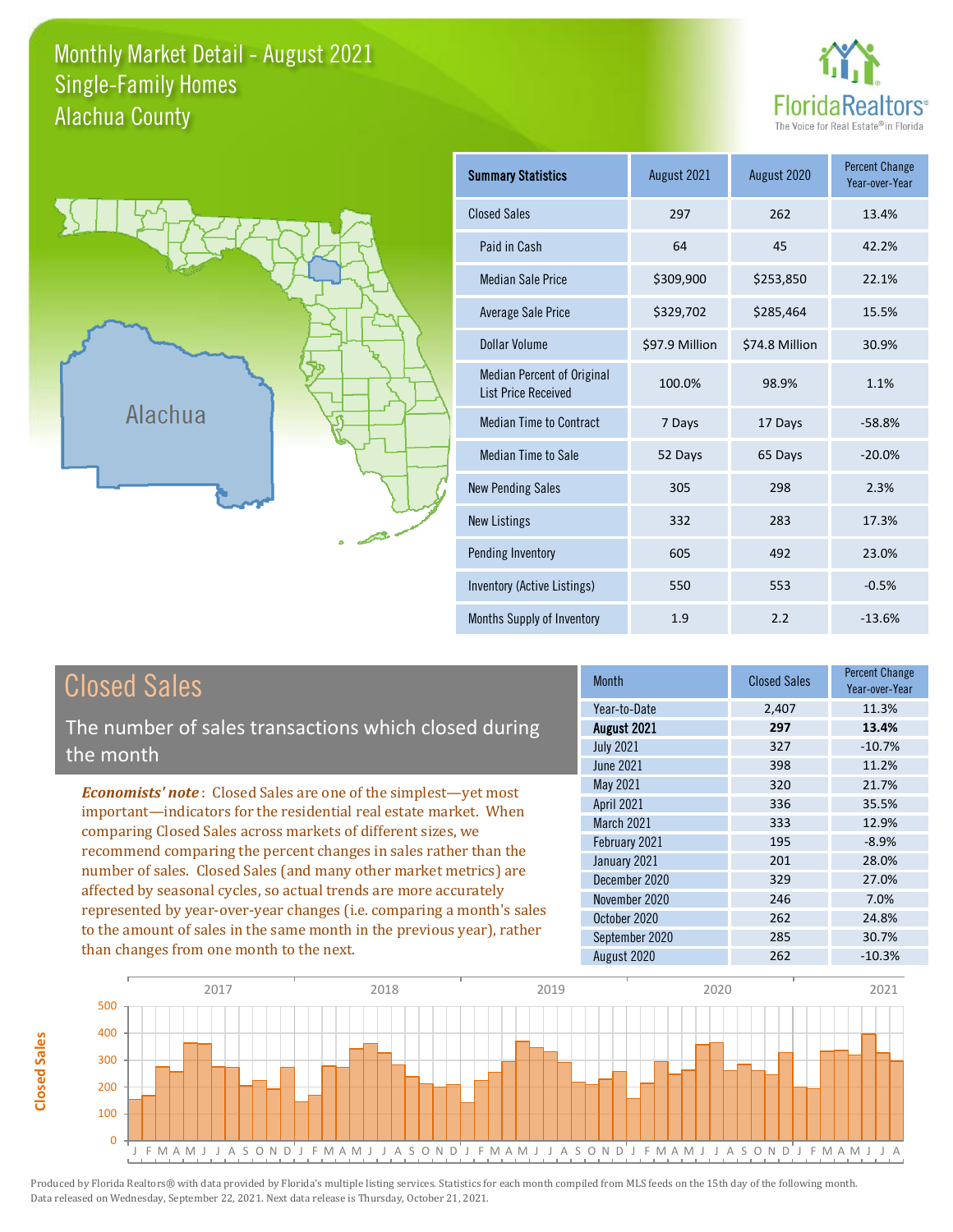

#### *Economists' note:* Closed Sales are one of the simplest—yet most important—indicators for the residential real estate market. When comparing Closed Sales across markets of different sizes, we recommend comparing the percent changes in sales rather than the number of sales. Closed Sales (and many other market metrics) are affected by seasonal cycles, so actual trends are more accurately represented by year-over-year changes (i.e. comparing a month's sales to the amount of sales in the same month in the previous year), rather than changes from one month to the next. \$1,000,000 or more 0 0 N/A \$250,000 - \$299,999 49 16.7% \$300,000 - \$399,999 90 73.1% \$400,000 - \$599,999 51 75.9% \$600,000 - \$999,999 17 54.5% \$150,000 - \$199,999 26 -29.7% \$200,000 - \$249,999 50 -25.4% \$100,000 - \$149,999 9 -50.0% Sale Price Closed Sales Percent Change Year-over-Year Less than \$50,000 2 N/A \$50,000 - \$99,999 3 -50.0% Closed Sales by Sale Price The number of sales transactions which closed during the month



#### Median Time to Contract by Sale Price The median number of days between the listing date and contract date for all Closed Sales during the month

*Economists' note* : Like Time to Sale, Time to Contract is a measure of the length of the home selling process calculated for sales which closed during the month. The difference is that Time to Contract measures the number of days between the initial listing of a property and the signing of the contract which eventually led to the closing of the sale. When the gap between Median Time to Contract and Median Time to Sale grows, it is usually a sign of longer closing times and/or declining numbers of cash sales.

| <b>Sale Price</b>     | <b>Median Time to</b><br>Contract | <b>Percent Change</b><br>Year-over-Year |
|-----------------------|-----------------------------------|-----------------------------------------|
| Less than \$50,000    | 12 Days                           | N/A                                     |
| $$50,000 - $99,999$   | 21 Days                           | $-52.3%$                                |
| $$100,000 - $149,999$ | 13 Days                           | 116.7%                                  |
| $$150,000 - $199,999$ | 5 Days                            | 0.0%                                    |
| \$200,000 - \$249,999 | 7 Days                            | 0.0%                                    |
| \$250,000 - \$299,999 | 7 Days                            | $-63.2%$                                |
| \$300,000 - \$399,999 | 6 Days                            | $-83.3%$                                |
| \$400,000 - \$599,999 | 13 Days                           | $-66.7%$                                |
| \$600,000 - \$999,999 | 4 Days                            | $-91.1%$                                |
| \$1,000,000 or more   | (No Sales)                        | N/A                                     |



Produced by Florida Realtors® with data provided by Florida's multiple listing services. Statistics for each month compiled from MLS feeds on the 15th day of the following month. Data released on Wednesday, September 22, 2021. Next data release is Thursday, October 21, 2021.

**Median Time to Contract**

**Median Time to Contract**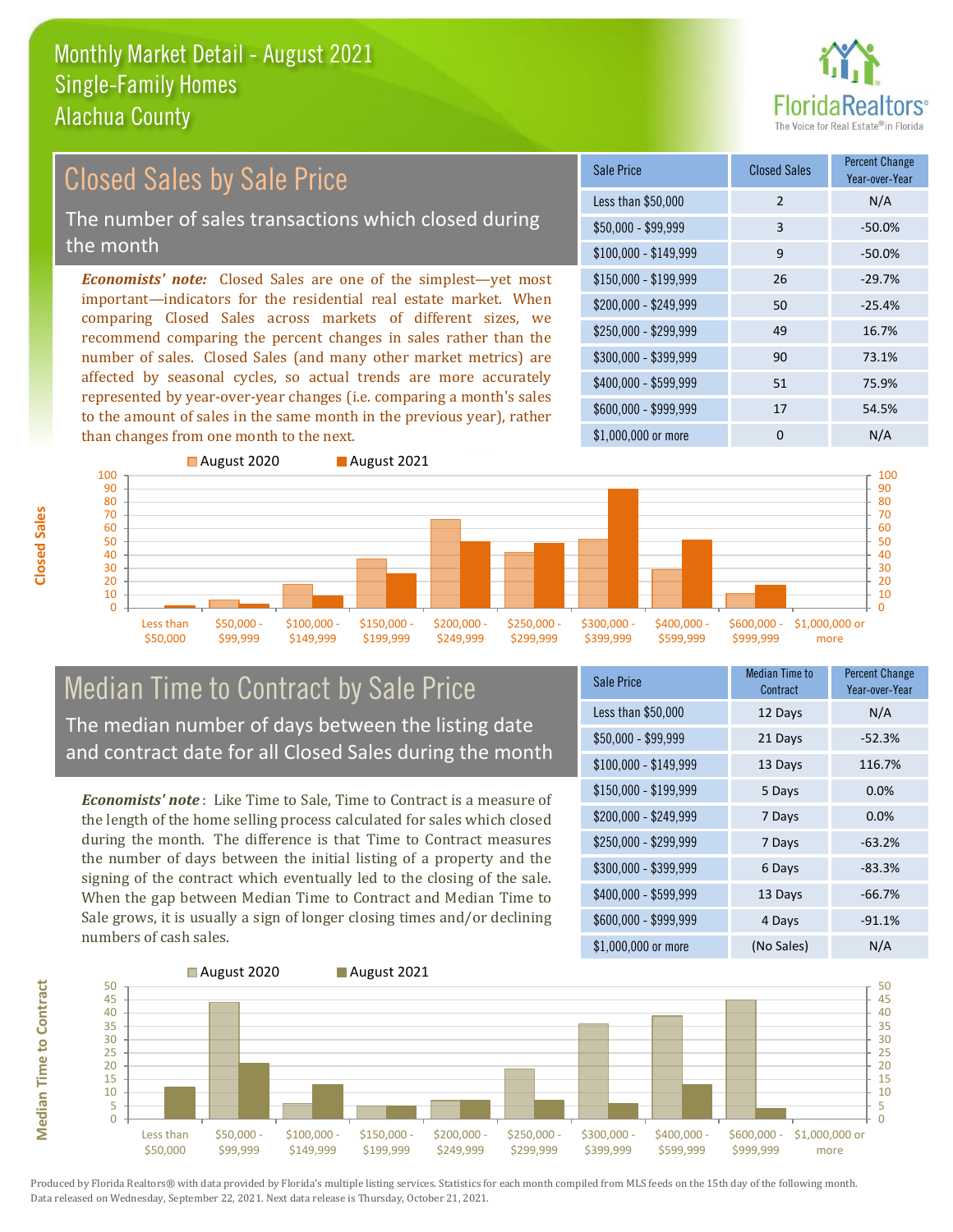

# New Listings by Initial Listing Price

The number of properties put onto the market during the month

*Economists' note:* New Listings tend to rise in delayed response to increasing prices, so they are often seen as a lagging indicator of market health. As prices rise, potential sellers raise their estimations of value—and in the most recent cycle, rising prices have freed up many potential sellers who were previously underwater on their mortgages. Note that in our calculations, we take care to not include properties that were recently taken off the market and quickly relisted, since these are not really *new* listings.





## Inventory by Current Listing Price The number of property listings active at the end of the month

*Economists' note* : There are a number of ways to define and calculate Inventory. Our method is to simply count the number of active listings on the last day of the month, and hold this number to compare with the same month the following year. Inventory rises when New Listings are outpacing the number of listings that go off-market (regardless of whether they actually sell). Likewise, it falls when New Listings aren't keeping up with the rate at which homes are going off-market.

| <b>Current Listing Price</b> | Inventory | <b>Percent Change</b><br>Year-over-Year |
|------------------------------|-----------|-----------------------------------------|
| Less than \$50,000           | 10        | N/A                                     |
| $$50,000 - $99,999$          | 18        | 12.5%                                   |
| $$100,000 - $149,999$        | 17        | $-34.6%$                                |
| $$150,000 - $199,999$        | 44        | $-6.4%$                                 |
| \$200,000 - \$249,999        | 69        | 1.5%                                    |
| \$250,000 - \$299,999        | 66        | $-10.8%$                                |
| \$300,000 - \$399,999        | 129       | $-19.9%$                                |
| \$400,000 - \$599,999        | 99        | 5.3%                                    |
| \$600,000 - \$999,999        | 64        | 42.2%                                   |
| \$1,000,000 or more          | 34        | 54.5%                                   |



Produced by Florida Realtors® with data provided by Florida's multiple listing services. Statistics for each month compiled from MLS feeds on the 15th day of the following month. Data released on Wednesday, September 22, 2021. Next data release is Thursday, October 21, 2021.

**Inventory**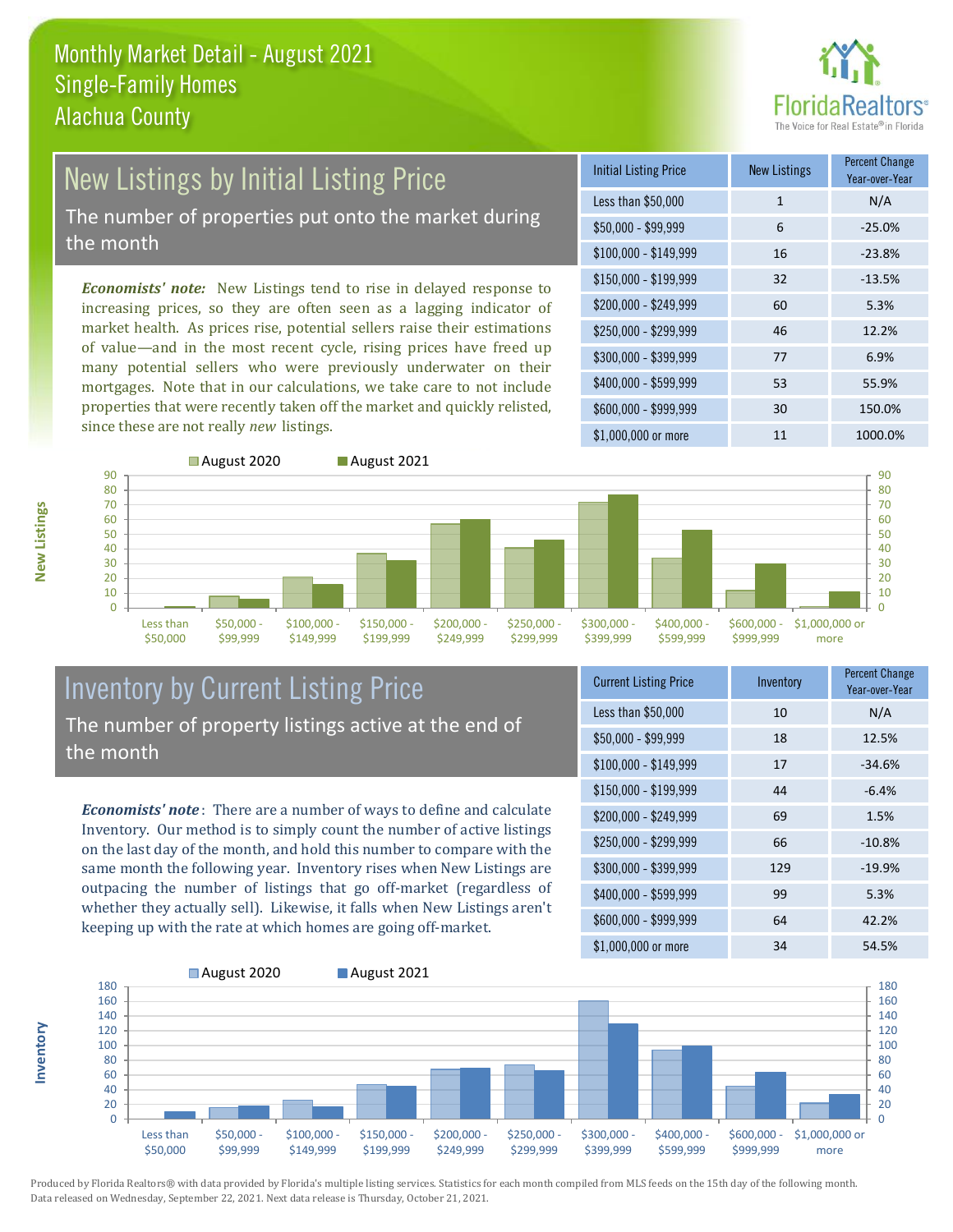#### Monthly Distressed Market - August 2021 Alachua County Single-Family Homes



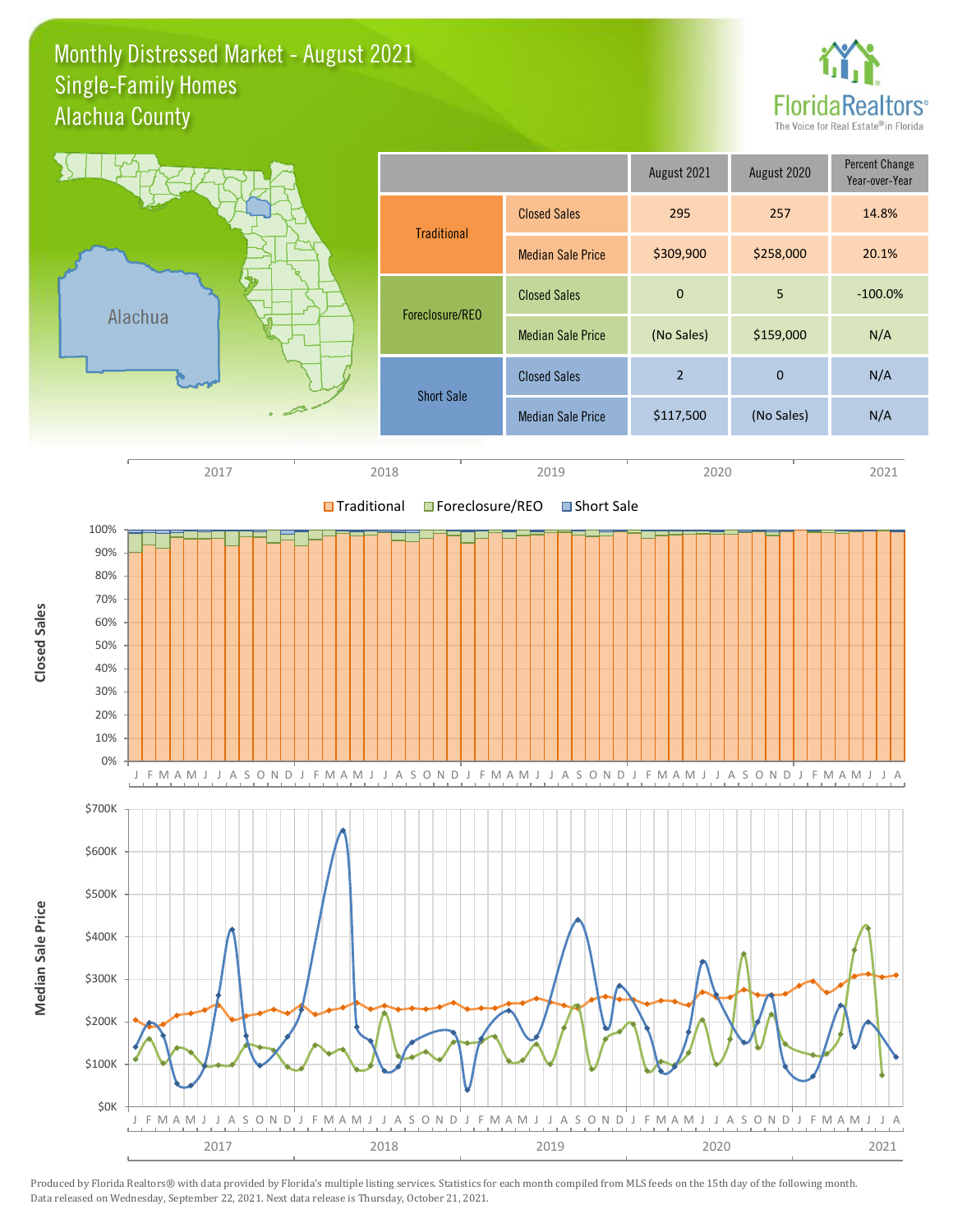Monthly Market Detail - August 2021 Alachua County Townhouses and Condos





**Closed Sales**

**Closed Sales** 

| <b>Summary Statistics</b>                                       | August 2021    | August 2020    | <b>Percent Change</b><br>Year-over-Year |
|-----------------------------------------------------------------|----------------|----------------|-----------------------------------------|
| <b>Closed Sales</b>                                             | 96             | 82             | 17.1%                                   |
| Paid in Cash                                                    | 39             | 32             | 21.9%                                   |
| <b>Median Sale Price</b>                                        | \$154,400      | \$143,775      | 7.4%                                    |
| <b>Average Sale Price</b>                                       | \$165,299      | \$144,210      | 14.6%                                   |
| <b>Dollar Volume</b>                                            | \$15.9 Million | \$11.8 Million | 34.2%                                   |
| <b>Median Percent of Original</b><br><b>List Price Received</b> | 99.2%          | 97.2%          | 2.1%                                    |
| <b>Median Time to Contract</b>                                  | 8 Days         | 12 Days        | $-33.3%$                                |
| <b>Median Time to Sale</b>                                      | 53 Days        | 54 Days        | $-1.9%$                                 |
| <b>New Pending Sales</b>                                        | 80             | 58             | 37.9%                                   |
| <b>New Listings</b>                                             | 91             | 77             | 18.2%                                   |
| <b>Pending Inventory</b>                                        | 139            | 81             | 71.6%                                   |
| Inventory (Active Listings)                                     | 158            | 178            | $-11.2%$                                |
| <b>Months Supply of Inventory</b>                               | 1.8            | 2.8            | $-35.7%$                                |

| <b>Closed Sales</b>                                                                                                                                                                                                                                                                                                                                                                                       | <b>Month</b>                                                 | <b>Closed Sales</b>     | <b>Percent Change</b><br>Year-over-Year |
|-----------------------------------------------------------------------------------------------------------------------------------------------------------------------------------------------------------------------------------------------------------------------------------------------------------------------------------------------------------------------------------------------------------|--------------------------------------------------------------|-------------------------|-----------------------------------------|
| The number of sales transactions which closed during<br>the month                                                                                                                                                                                                                                                                                                                                         | Year-to-Date<br>August 2021<br><b>July 2021</b><br>June 2021 | 798<br>96<br>101<br>148 | 39.8%<br>17.1%<br>18.8%<br>57.4%        |
| <b>Economists' note:</b> Closed Sales are one of the simplest-yet most<br>important—indicators for the residential real estate market. When<br>comparing Closed Sales across markets of different sizes, we                                                                                                                                                                                               | May 2021<br><b>April 2021</b><br>March 2021                  | 121<br>99<br>117        | 98.4%<br>76.8%<br>34.5%                 |
| recommend comparing the percent changes in sales rather than the<br>number of sales. Closed Sales (and many other market metrics) are<br>affected by seasonal cycles, so actual trends are more accurately<br>represented by year-over-year changes (i.e. comparing a month's sales<br>to the amount of sales in the same month in the previous year), rather<br>than changes from one month to the next. | February 2021<br>January 2021<br>December 2020               | 75<br>41<br>83          | 31.6%<br>$-16.3%$<br>36.1%              |
|                                                                                                                                                                                                                                                                                                                                                                                                           | November 2020<br>October 2020<br>September 2020              | 38<br>75<br>56          | $-2.6%$<br>56.3%<br>12.0%               |
|                                                                                                                                                                                                                                                                                                                                                                                                           | August 2020                                                  | 82                      | $-13.7%$                                |

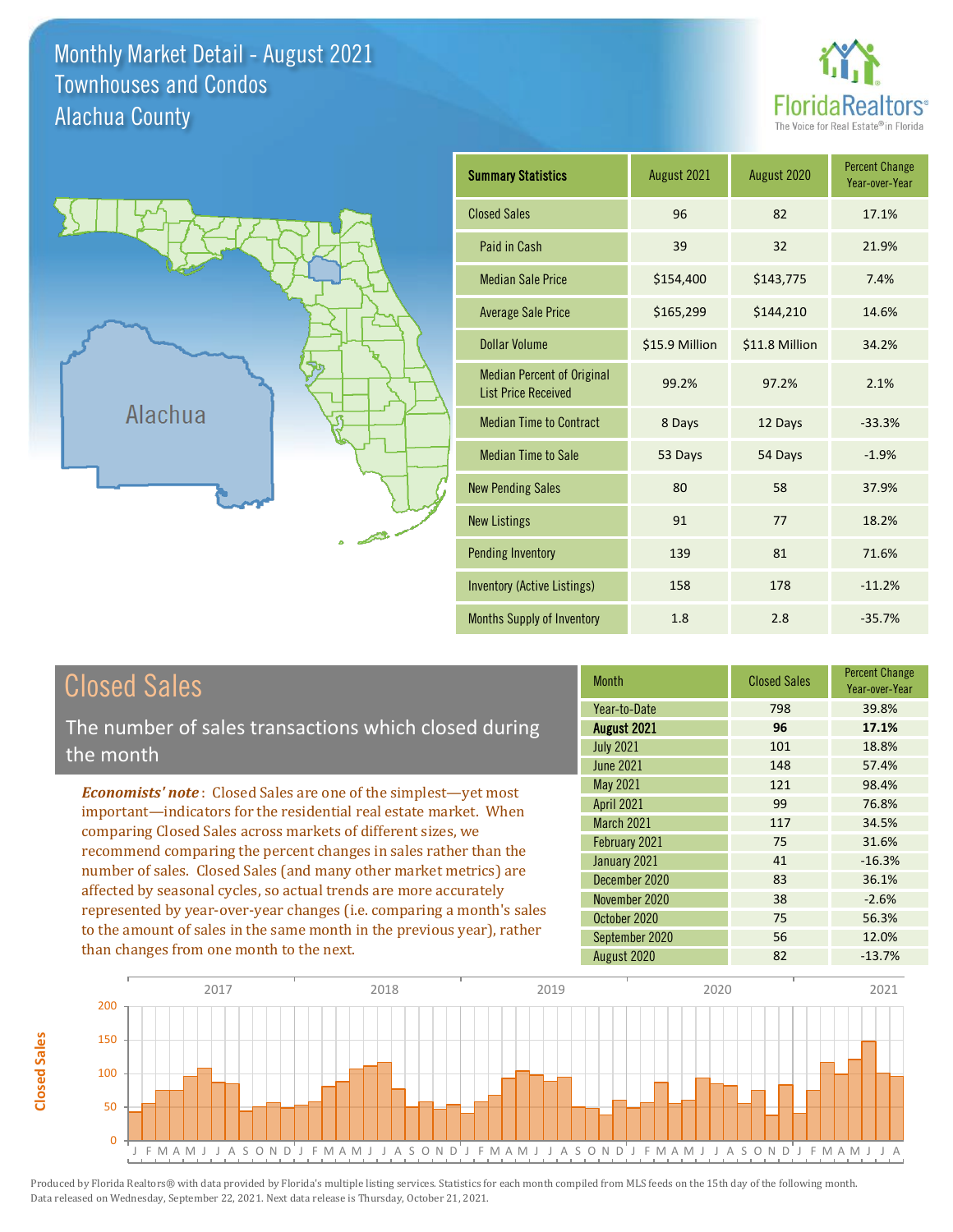

#### *Economists' note:* Closed Sales are one of the simplest—yet most important—indicators for the residential real estate market. When Closed Sales by Sale Price The number of sales transactions which closed during the month

comparing Closed Sales across markets of different sizes, we recommend comparing the percent changes in sales rather than the number of sales. Closed Sales (and many other market metrics) are affected by seasonal cycles, so actual trends are more accurately represented by year-over-year changes (i.e. comparing a month's sales to the amount of sales in the same month in the previous year), rather than changes from one month to the next.





## Median Time to Contract by Sale Price The median number of days between the listing date and contract date for all Closed Sales during the month

*Economists' note* : Like Time to Sale, Time to Contract is a measure of the length of the home selling process calculated for sales which closed during the month. The difference is that Time to Contract measures the number of days between the initial listing of a property and the signing of the contract which eventually led to the closing of the sale. When the gap between Median Time to Contract and Median Time to Sale grows, it is usually a sign of longer closing times and/or declining numbers of cash sales.

| Sale Price            | <b>Median Time to</b><br>Contract | <b>Percent Change</b><br>Year-over-Year |
|-----------------------|-----------------------------------|-----------------------------------------|
| Less than \$50,000    | (No Sales)                        | N/A                                     |
| $$50,000 - $99,999$   | 8 Days                            | $-42.9%$                                |
| $$100,000 - $149,999$ | 6 Days                            | $-53.8%$                                |
| $$150,000 - $199,999$ | 15 Days                           | 200.0%                                  |
| \$200,000 - \$249,999 | 7 Days                            | $-74.1%$                                |
| \$250,000 - \$299,999 | 12 Days                           | $-72.1%$                                |
| \$300,000 - \$399,999 | 66 Days                           | 1.5%                                    |
| \$400,000 - \$599,999 | 386 Days                          | N/A                                     |
| \$600,000 - \$999,999 | (No Sales)                        | N/A                                     |
| \$1,000,000 or more   | (No Sales)                        | N/A                                     |



**Closed Sales**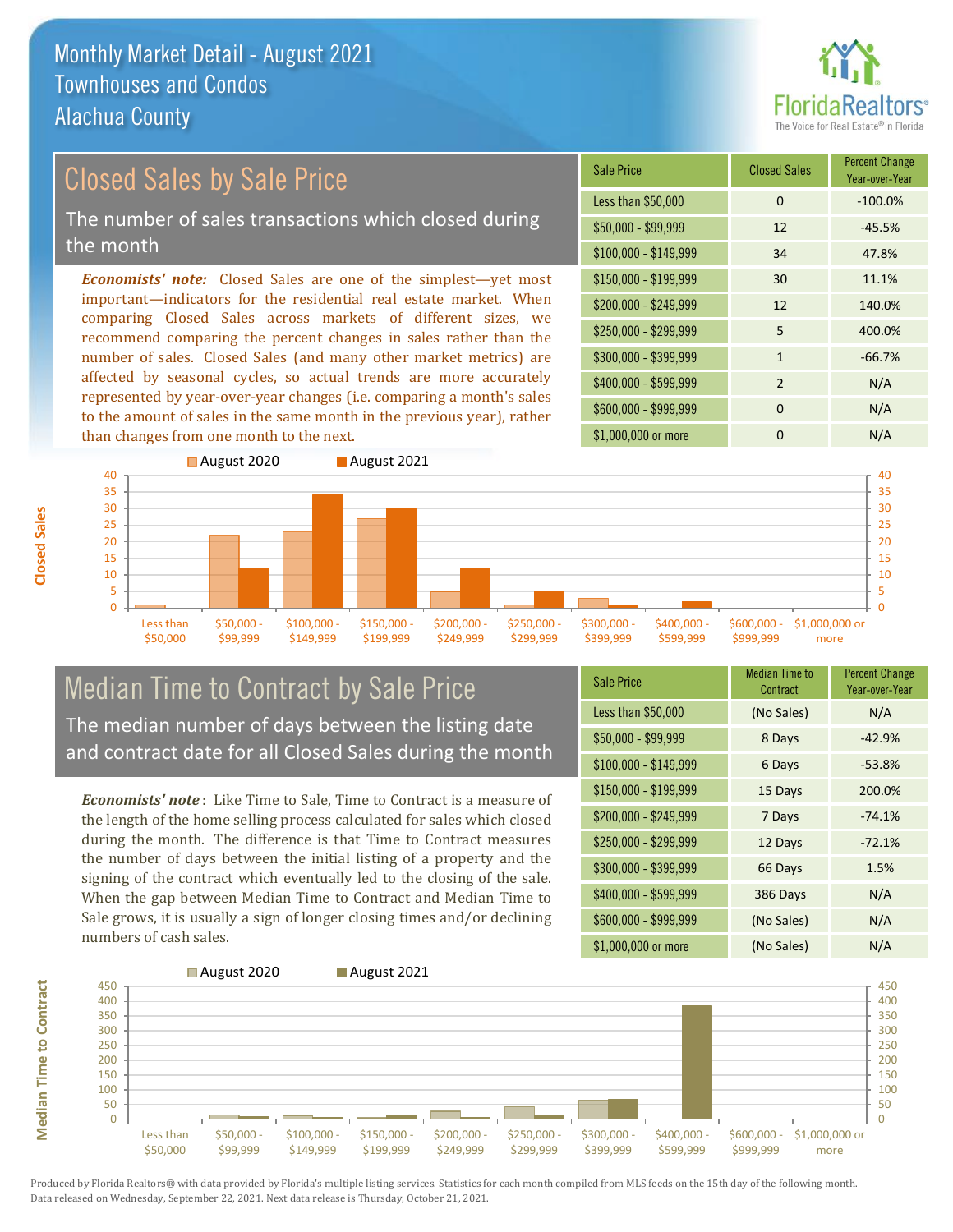

# New Listings by Initial Listing Price

The number of properties put onto the market during the month

*Economists' note:* New Listings tend to rise in delayed response to increasing prices, so they are often seen as a lagging indicator of market health. As prices rise, potential sellers raise their estimations of value—and in the most recent cycle, rising prices have freed up many potential sellers who were previously underwater on their mortgages. Note that in our calculations, we take care to not include properties that were recently taken off the market and quickly relisted, since these are not really *new* listings.

| <b>Initial Listing Price</b> | <b>New Listings</b> | <b>Percent Change</b><br>Year-over-Year |
|------------------------------|---------------------|-----------------------------------------|
| Less than \$50,000           | 0                   | $-100.0%$                               |
| $$50,000 - $99,999$          | 8                   | $-57.9%$                                |
| $$100,000 - $149,999$        | 31                  | 24.0%                                   |
| $$150,000 - $199,999$        | 22                  | 4.8%                                    |
| \$200,000 - \$249,999        | 17                  | 112.5%                                  |
| \$250,000 - \$299,999        | 6                   | 200.0%                                  |
| \$300,000 - \$399,999        | $\overline{4}$      | N/A                                     |
| \$400,000 - \$599,999        | 3                   | 200.0%                                  |
| \$600,000 - \$999,999        | $\Omega$            | N/A                                     |
| \$1,000,000 or more          | n                   | N/A                                     |



#### Inventory by Current Listing Price The number of property listings active at the end of the month

*Economists' note* : There are a number of ways to define and calculate Inventory. Our method is to simply count the number of active listings on the last day of the month, and hold this number to compare with the same month the following year. Inventory rises when New Listings are outpacing the number of listings that go off-market (regardless of whether they actually sell). Likewise, it falls when New Listings aren't keeping up with the rate at which homes are going off-market.

| <b>Current Listing Price</b> | Inventory | <b>Percent Change</b><br>Year-over-Year |
|------------------------------|-----------|-----------------------------------------|
| Less than \$50,000           | 0         | N/A                                     |
| $$50,000 - $99,999$          | 23        | $-37.8%$                                |
| $$100,000 - $149,999$        | 54        | $-3.6%$                                 |
| $$150,000 - $199,999$        | 43        | 16.2%                                   |
| \$200,000 - \$249,999        | 20        | $-23.1%$                                |
| \$250,000 - \$299,999        | 9         | $-10.0%$                                |
| \$300,000 - \$399,999        | 3         | $-50.0%$                                |
| \$400,000 - \$599,999        | 6         | 100.0%                                  |
| \$600,000 - \$999,999        | 0         | $-100.0%$                               |
| \$1,000,000 or more          | 0         | N/A                                     |



Produced by Florida Realtors® with data provided by Florida's multiple listing services. Statistics for each month compiled from MLS feeds on the 15th day of the following month. Data released on Wednesday, September 22, 2021. Next data release is Thursday, October 21, 2021.

**Inventory**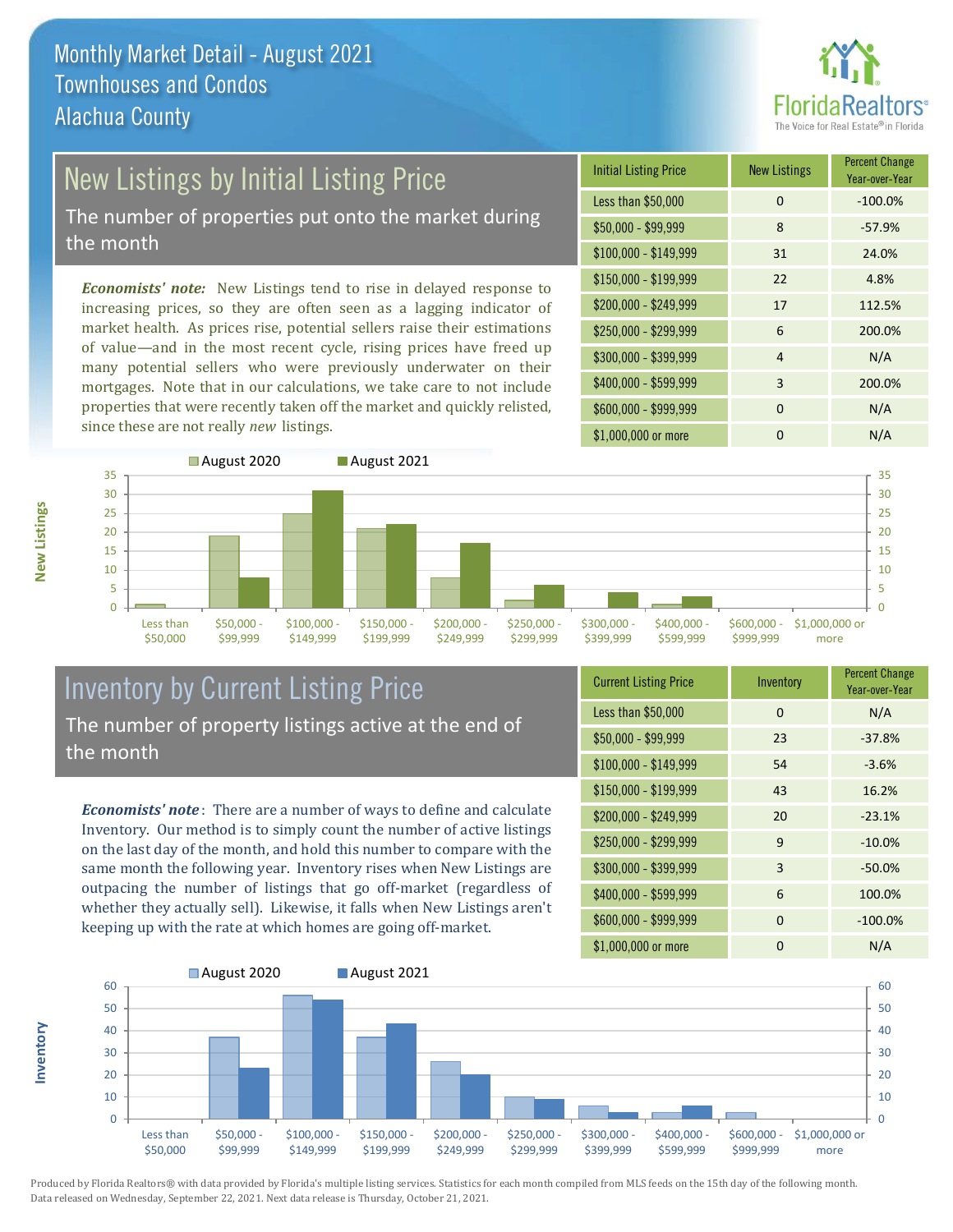#### Monthly Distressed Market - August 2021 Alachua County Townhouses and Condos



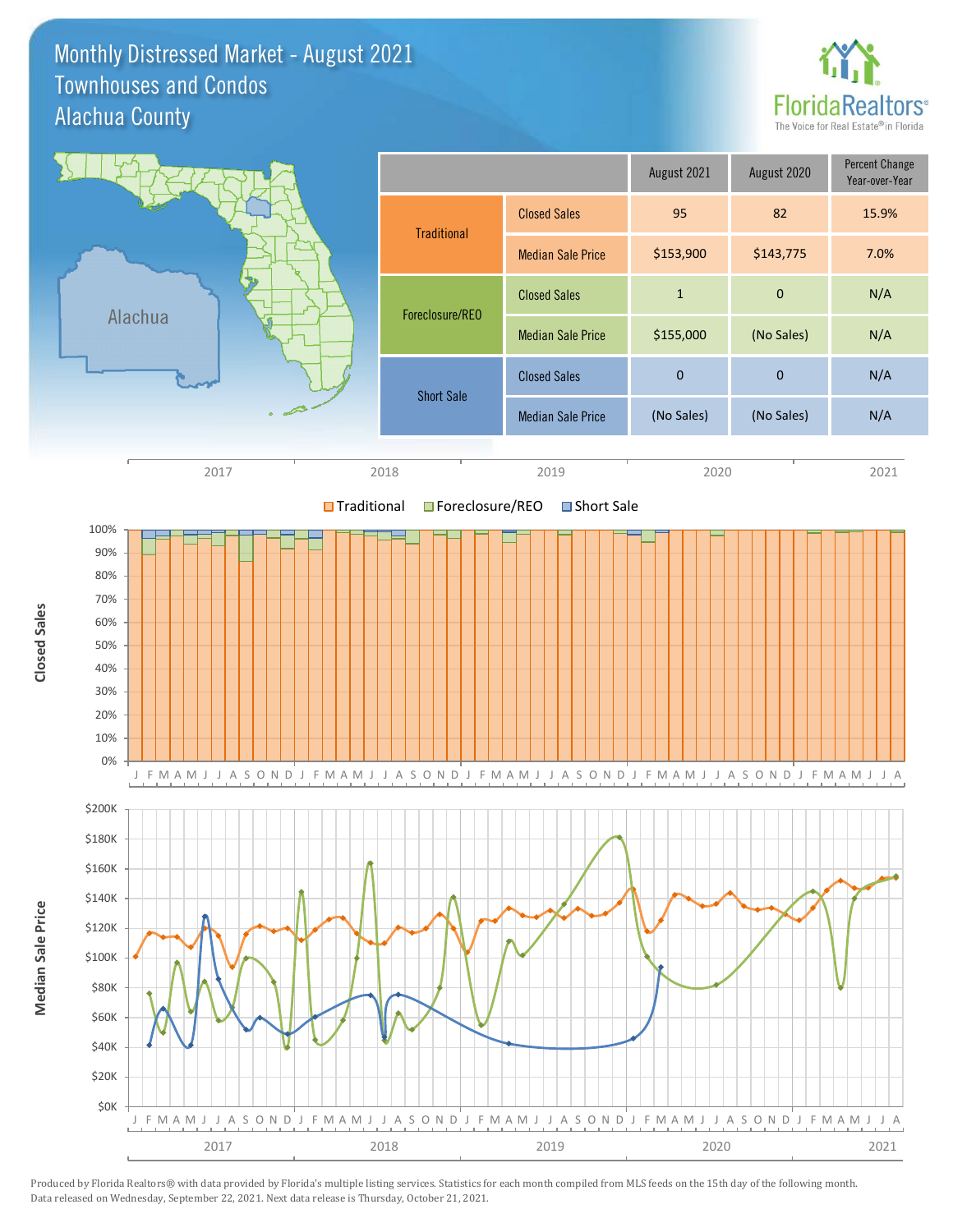#### Monthly Market Detail - August 2021 Alachua County Manufactured Homes





**Closed Sales**

**Closed Sales** 

| <b>Summary Statistics</b>                                       | August 2021   | August 2020   | <b>Percent Change</b><br>Year-over-Year |
|-----------------------------------------------------------------|---------------|---------------|-----------------------------------------|
| <b>Closed Sales</b>                                             | 12            | 14            | $-14.3%$                                |
| Paid in Cash                                                    | 5             | 6             | $-16.7%$                                |
| <b>Median Sale Price</b>                                        | \$187,000     | \$111,118     | 68.3%                                   |
| <b>Average Sale Price</b>                                       | \$468,042     | \$118,017     | 296.6%                                  |
| Dollar Volume                                                   | \$5.6 Million | \$1.7 Million | 239.9%                                  |
| <b>Median Percent of Original</b><br><b>List Price Received</b> | 96.9%         | 93.1%         | 4.1%                                    |
| <b>Median Time to Contract</b>                                  | 17 Days       | 26 Days       | $-34.6%$                                |
| <b>Median Time to Sale</b>                                      | 79 Days       | 76 Days       | 3.9%                                    |
| <b>New Pending Sales</b>                                        | 13            | 10            | 30.0%                                   |
| <b>New Listings</b>                                             | 14            | 8             | 75.0%                                   |
| Pending Inventory                                               | 36            | 30            | 20.0%                                   |
| Inventory (Active Listings)                                     | 34            | 23            | 47.8%                                   |
| Months Supply of Inventory                                      | 3.0           | 2.1           | 42.9%                                   |

| <b>Closed Sales</b>                                                                                                                    | <b>Month</b>     | <b>Closed Sales</b> | <b>Percent Change</b><br>Year-over-Year |
|----------------------------------------------------------------------------------------------------------------------------------------|------------------|---------------------|-----------------------------------------|
|                                                                                                                                        | Year-to-Date     | 94                  | 6.8%                                    |
| The number of sales transactions which closed during                                                                                   | August 2021      | 12                  | $-14.3%$                                |
| the month                                                                                                                              | <b>July 2021</b> | 9                   | $-40.0\%$                               |
|                                                                                                                                        | June 2021        | 13                  | $-23.5%$                                |
| <b>Economists' note:</b> Closed Sales are one of the simplest—yet most                                                                 | May 2021         | 20                  | 81.8%                                   |
| important-indicators for the residential real estate market. When                                                                      | April 2021       | 11                  | 10.0%                                   |
| comparing Closed Sales across markets of different sizes, we<br>recommend comparing the percent changes in sales rather than the       | March 2021       | 12                  | 33.3%                                   |
|                                                                                                                                        | February 2021    | 9                   | 800.0%                                  |
|                                                                                                                                        | January 2021     | 8                   | $-27.3%$                                |
| number of sales. Closed Sales (and many other market metrics) are<br>affected by seasonal cycles, so actual trends are more accurately | December 2020    | 12                  | 20.0%                                   |
|                                                                                                                                        | November 2020    | 8                   | 0.0%                                    |
| represented by year-over-year changes (i.e. comparing a month's sales                                                                  | October 2020     | 12                  | 20.0%                                   |
| to the amount of sales in the same month in the previous year), rather                                                                 | September 2020   | 11                  | $-31.3%$                                |
| than changes from one month to the next.                                                                                               | August 2020      | 14                  | 27.3%                                   |

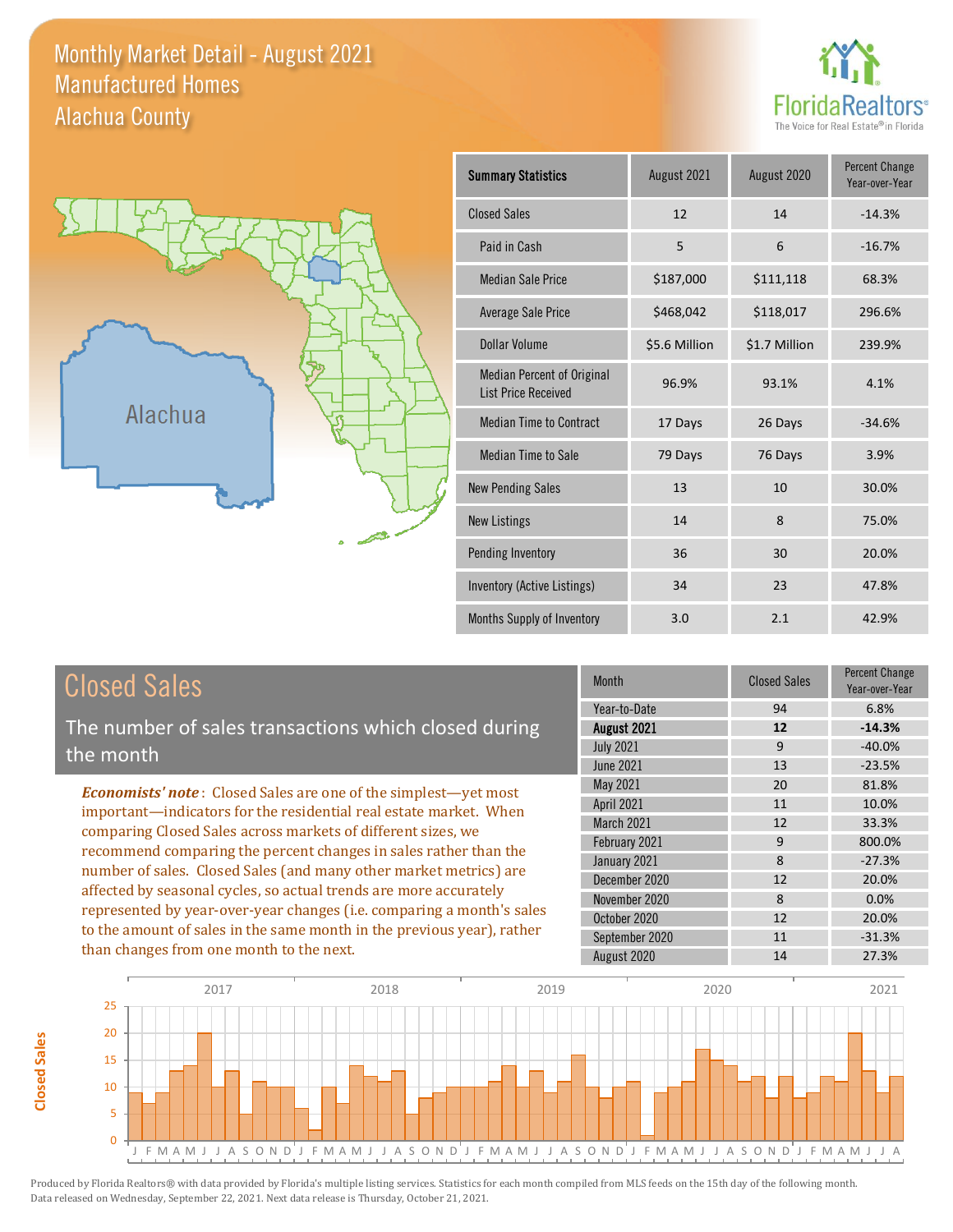

#### *Economists' note:* Closed Sales are one of the simplest—yet most important—indicators for the residential real estate market. When comparing Closed Sales across markets of different sizes, we recommend comparing the percent changes in sales rather than the number of sales. Closed Sales (and many other market metrics) are affected by seasonal cycles, so actual trends are more accurately represented by year-over-year changes (i.e. comparing a month's sales to the amount of sales in the same month in the previous year), rather than changes from one month to the next. \$1,000,000 or more 3 N/A  $$250,000 - $299,999$  1 N/A \$300,000 - \$399,999 1 N/A  $$400,000 - $599,999$  0 N/A \$600,000 - \$999,999 0 0 N/A \$150,000 - \$199,999 1 -66.7% \$200,000 - \$249,999 1 0.0%  $$100,000 - $149,999$  2 -60.0% Sale Price Closed Sales Percent Change Year-over-Year Less than  $$50,000$  0 0 N/A \$50,000 - \$99,999 3 -40.0% Closed Sales by Sale Price The number of sales transactions which closed during the month



## Median Time to Contract by Sale Price The median number of days between the listing date and contract date for all Closed Sales during the month

*Economists' note* : Like Time to Sale, Time to Contract is a measure of the length of the home selling process calculated for sales which closed during the month. The difference is that Time to Contract measures the number of days between the initial listing of a property and the signing of the contract which eventually led to the closing of the sale. When the gap between Median Time to Contract and Median Time to Sale grows, it is usually a sign of longer closing times and/or declining numbers of cash sales.

| <b>Sale Price</b>     | <b>Median Time to</b><br>Contract | <b>Percent Change</b><br>Year-over-Year |
|-----------------------|-----------------------------------|-----------------------------------------|
| Less than \$50,000    | (No Sales)                        | N/A                                     |
| $$50,000 - $99,999$   | 47 Days                           | 161.1%                                  |
| $$100,000 - $149,999$ | 11 Days                           | $-85.7%$                                |
| \$150,000 - \$199,999 | 19 Days                           | 35.7%                                   |
| \$200,000 - \$249,999 | 14 Days                           | $-12.5%$                                |
| \$250,000 - \$299,999 | 7 Days                            | N/A                                     |
| \$300,000 - \$399,999 | 20 Days                           | N/A                                     |
| \$400,000 - \$599,999 | (No Sales)                        | N/A                                     |
| \$600,000 - \$999,999 | (No Sales)                        | N/A                                     |
| \$1,000,000 or more   | 12 Days                           | N/A                                     |



**Closed Sales**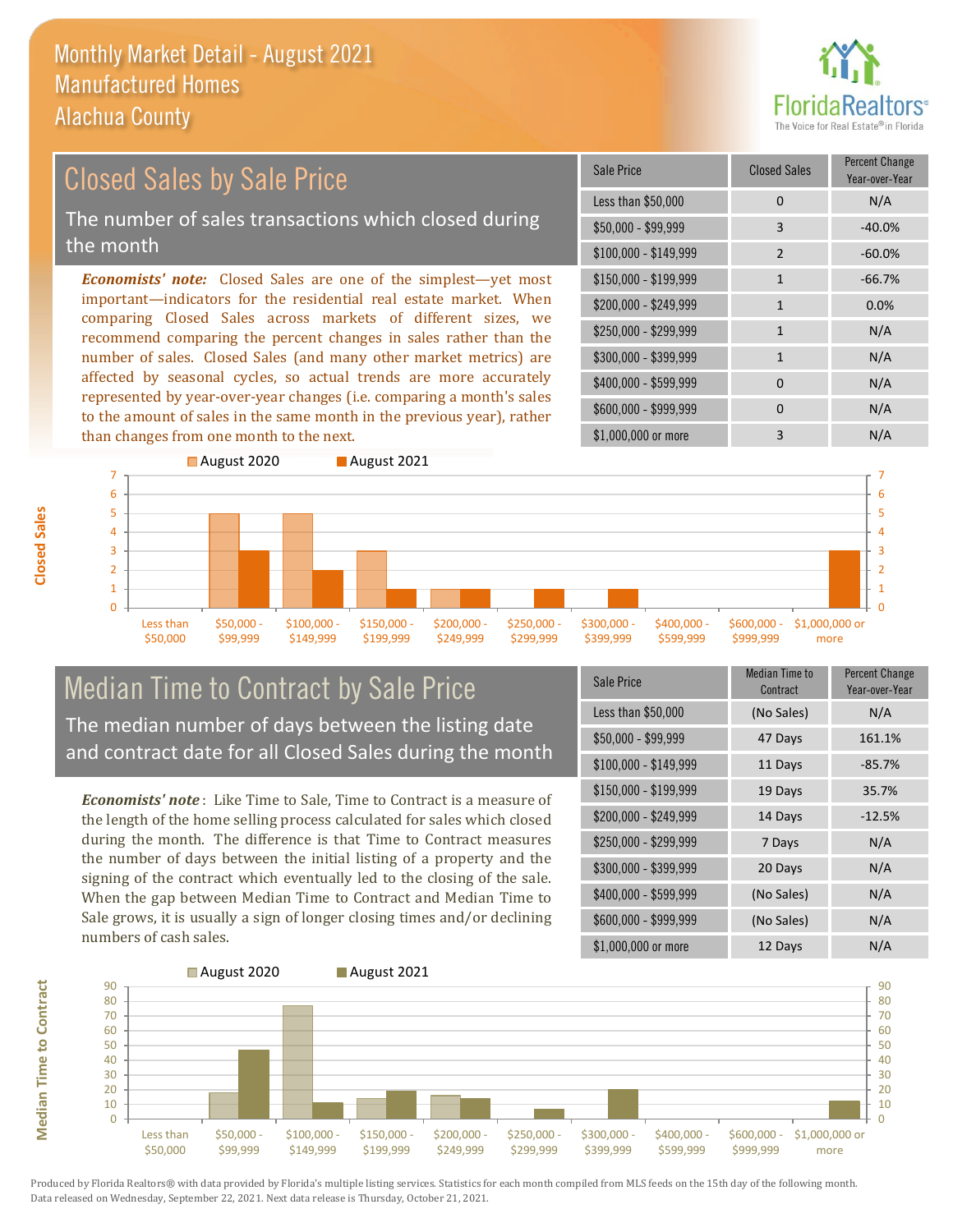

## New Listings by Initial Listing Price The number of properties put onto the market during

the month

*Economists' note:* New Listings tend to rise in delayed response to increasing prices, so they are often seen as a lagging indicator of market health. As prices rise, potential sellers raise their estimations of value—and in the most recent cycle, rising prices have freed up many potential sellers who were previously underwater on their mortgages. Note that in our calculations, we take care to not include properties that were recently taken off the market and quickly relisted, since these are not really *new* listings.

| <b>Initial Listing Price</b> | <b>New Listings</b> | <b>Percent Change</b><br>Year-over-Year |
|------------------------------|---------------------|-----------------------------------------|
| Less than \$50,000           | $\Omega$            | N/A                                     |
| $$50,000 - $99,999$          | 2                   | $-50.0%$                                |
| $$100,000 - $149,999$        | 3                   | 200.0%                                  |
| \$150,000 - \$199,999        | 5                   | 400.0%                                  |
| \$200,000 - \$249,999        | $\mathbf{1}$        | 0.0%                                    |
| \$250,000 - \$299,999        | $\mathcal{P}$       | 100.0%                                  |
| \$300,000 - \$399,999        | 1                   | N/A                                     |
| \$400,000 - \$599,999        | $\Omega$            | N/A                                     |
| \$600,000 - \$999,999        | $\Omega$            | N/A                                     |
| \$1,000,000 or more          |                     | N/A                                     |



#### Inventory by Current Listing Price The number of property listings active at the end of the month

*Economists' note* : There are a number of ways to define and calculate Inventory. Our method is to simply count the number of active listings on the last day of the month, and hold this number to compare with the same month the following year. Inventory rises when New Listings are outpacing the number of listings that go off-market (regardless of whether they actually sell). Likewise, it falls when New Listings aren't keeping up with the rate at which homes are going off-market.

| <b>Current Listing Price</b> | Inventory      | Percent Change<br>Year-over-Year |
|------------------------------|----------------|----------------------------------|
| Less than \$50,000           | $\Omega$       | N/A                              |
| $$50,000 - $99,999$          | 5              | $-28.6%$                         |
| $$100,000 - $149,999$        | 12             | 50.0%                            |
| $$150,000 - $199,999$        | 7              | 133.3%                           |
| \$200,000 - \$249,999        | 3              | 200.0%                           |
| \$250,000 - \$299,999        | 2              | N/A                              |
| \$300,000 - \$399,999        | 3              | 200.0%                           |
| \$400,000 - \$599,999        | $\overline{2}$ | 0.0%                             |
| \$600,000 - \$999,999        | $\Omega$       | N/A                              |
| \$1,000,000 or more          |                | $-100.0\%$                       |



Produced by Florida Realtors® with data provided by Florida's multiple listing services. Statistics for each month compiled from MLS feeds on the 15th day of the following month. Data released on Wednesday, September 22, 2021. Next data release is Thursday, October 21, 2021.

**Inventory**